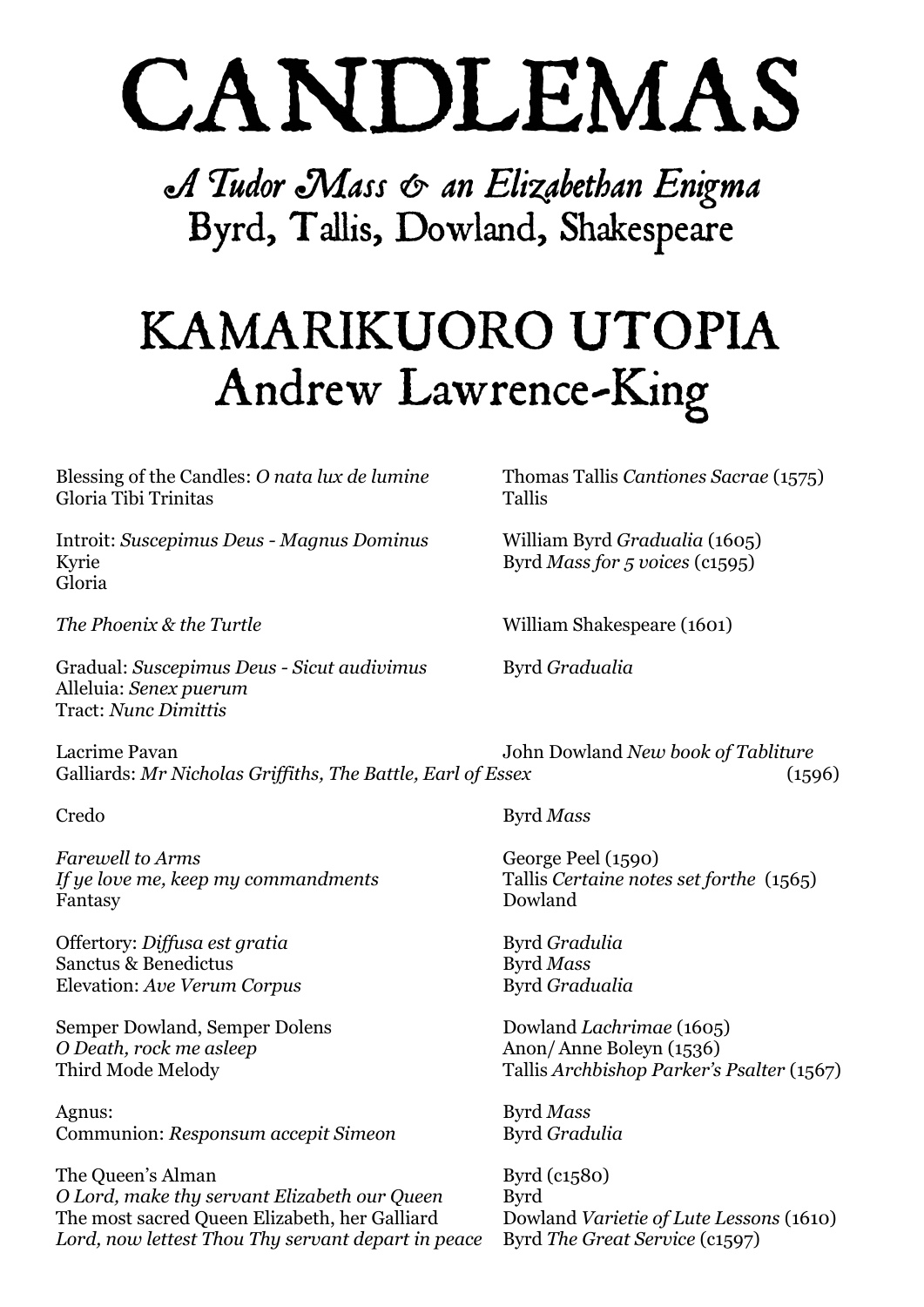### **CANDLEMAS** A Tudor Mass & an Elizabethan Enigma Byrd, Tallis, Dowland, Shakespeare



#### **Candlemas in context**

Our concert program presents the choral music of a Tudor Candlemas, which in private households and secret Catholic ceremonies might have been sung by women and men, rather than by the boys' choirs of the Anglican rite. Avoiding the now discredited 20th-century musicology that suggested this repertoire should be sung at very high pitch and with the fake solemnity of slow tempi and romantic legato, we recognise and revel in the rhythmic drive of William Byrd's counterpoint, and share the robust strength of his commitment to the meaning of Latin and English texts, no less dramatic than the plays of his literary contemporary, William Shakespeare.



William Byrd

William Shakespeare



Whilst this glorious polyphony might be heard as a plausible reconstruction, the interspersed solo songs, poems and instrumental pieces are most definitely not part of the sacred liturgy. Rather they offer a glimpse of the historical context, the inner world of the Tudor mind, full of cultural cross-connections: European cosmopolitanism and English boldness, Catholic complexity and Protestant sincerity, faith and fire, rich poetry and complex polyphony, secret allusions and enigmatic references, luminous joy and hidden melancholy.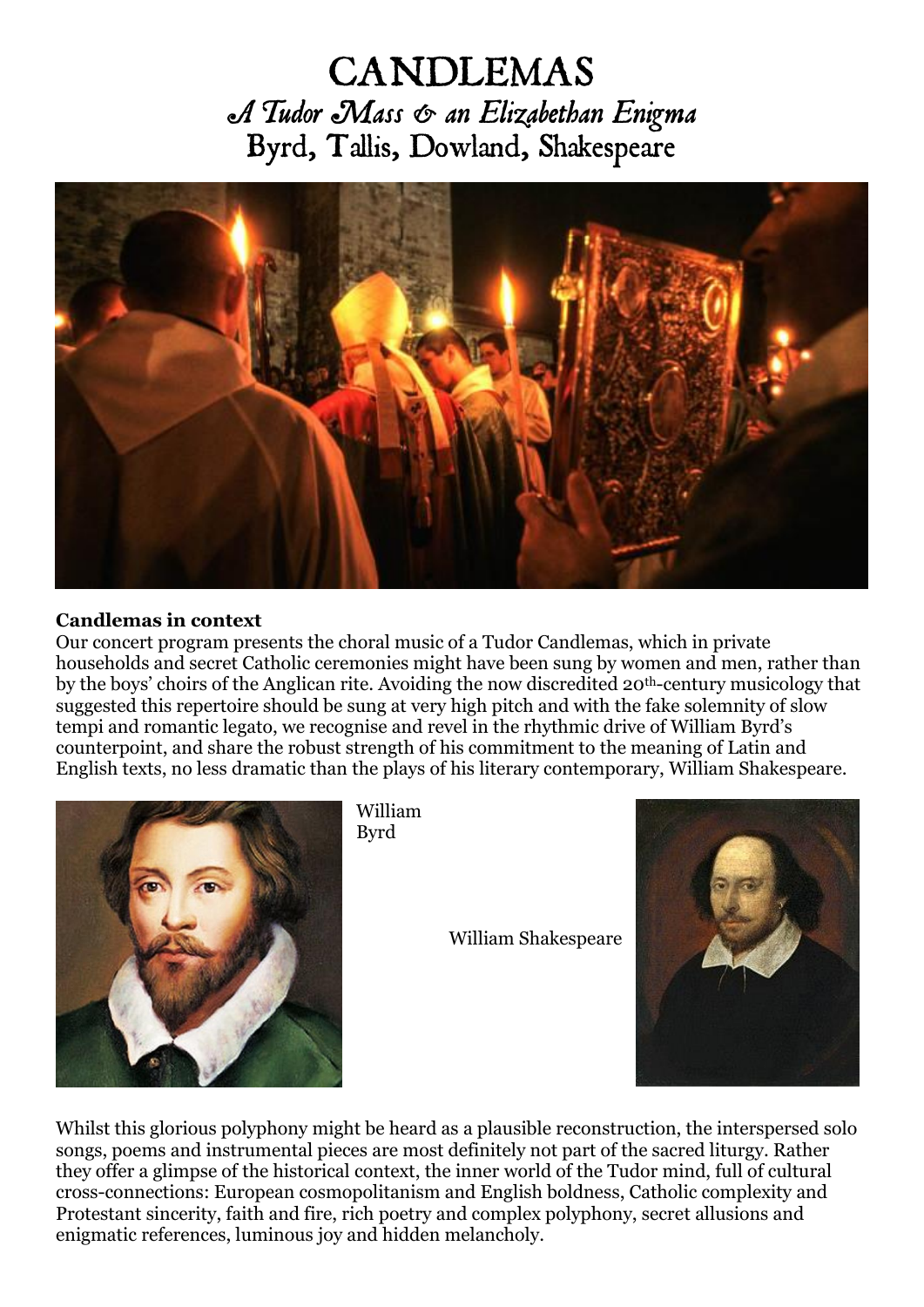#### **Twelfth Night & Candlemas**

January 5th 2019 is Twelfth Night, the traditional end of Christmas celebrations, and the religious feast of Epiphany, the revelation of Christ to the Three Wise Men. But in Shakespeare's England, the festive mood continued until the feast of Candlemas (February 2nd), at which the liturgy completes the story of the Nativity with the Purification of the Blessed Virgin Mary and the Presentation of Christ in the Temple. The old man, Simeon, lifts up the Baby and declares him to be "*a Light to lighten the Gentiles*" – his words became the evening canticle *Nunc Dimittis*, one of the cornerstones of the Anglican *Book of Common Prayer* (1662, and still current).



The Presentation of Christ in the Temple by Hans Holbein (c1500)

St Anne Line



The liturgical texts appointed to be sung at Mass on this day, known as the Proper of the Mass, explore many inter-related themes: the sanctity of the church building as a symbol of the holy Temple; the dual nature of the Child, both human and divine; the purity of the Virgin Mary (and by analogy, of Elizabeth I, the Virgin Queen); Simeon's peaceful departure in old age; the faithfulness of God's promises, 'according to Thy word'; the spreading of light through the building (and by analogy the lengthening days of Spring) as a symbol for the spreading of the Gospel.

#### **Light & Darkness**

But in the year 1601, English Catholics had to celebrate Candlemas in secret. Services in Latin were forbidden, Catholic Priests would be captured and killed. Father John Gerard, a Jesuit secret agent in England, had set up a safe house for Catholics in London, managed by Anne Line, a widow and 'a woman of much prudence and good sense'. There, as Father Francis Page was about to begin the ceremony of Blessing the Candles, the watchmen arrived and arrested Anne. She and two priests were hanged the next day; Father Francis was executed a year later. All four martyrs were later canonised as Saints.

In such difficult and dangerous times, certain elements of the liturgy took on new significance. Worship of Mary was discouraged by Protestantism and became an identifying feature of Catholic piety and Catholic religious music. The Christmas Child, vulnerable amidst Herod's slaughter of the Holy Innocents, symbolised the precarious situation of the Catholic faith in Protestant England. Catholics hoped that they, like Simeon, would see the glory of salvation – i.e. a return to State Catholicism - before they died, and that the Light of their true faith would enlighten the 'Gentiles' – i.e. the Protestants.

Some Catholics – notably the musicians Byrd and Tallis – were protected by Elizabeth. Others, such as singer, lutenist and composer John Dowland, were discriminated against and chose to emigrate. Many were forced to keep their sympathy secret: William Shakespeare might have been one such.

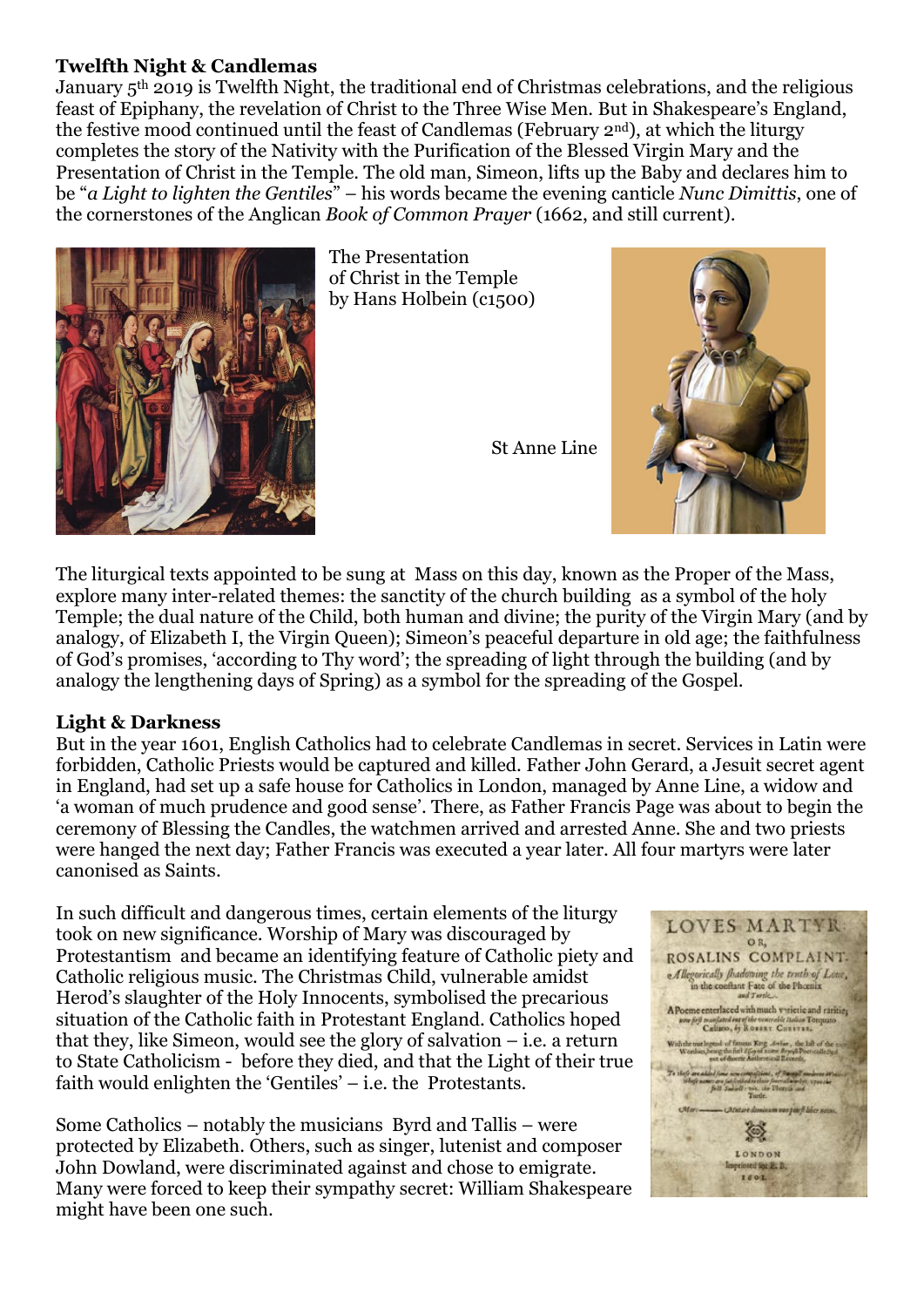#### **The Phoenix & the Turtle**

Shakespeare's enigmatic (1601) poem of mystical love between the legendary Phoenix (a fire-bird reborn from its own ashes) and the faithful Turtledove (symbol of love) remains a subject of academic debate. Perhaps it continues the Catholic mystic tradition of the Soul's spiritual love for Christ, but one theory is that it celebrates the secret love between Queen Elizabeth I and Robert Devereux, the Earl of Essex. Another interpretation is that it commemorates the Candlemas martyrs, referring to Anne Line's love for her late husband Roger. In this pro-Catholic reading, the poem's opening line '*Let the bird of loudest lay*' alludes to England's most famous Catholic composer, William Byrd.

The Earl of Essex' castle at Kenilworth.



#### **Byrd & Tallis**

In 1575 Elizabeth I granted Byrd and Thomas Tallis a monopoly to '*set songe or songes in parts*', and, as life-long Catholics, their first publication was a set of Latin motets. Byrd's three settings of the Latin Ordinary (the fixed texts sung at every Mass) in three, four and five parts, together with his *Gradualia* (settings of the Propers for each religious feast) provided Catholics in Elizabethan England with all the music needed for the complete liturgical year.

The Masses have long been recognised as some of the finest examples of Tudor polyphony, and are widely performed today, both liturgically and in concert. For many listeners, the sound of this repertoire is inescapably associated with English Cathedral and College choirs, i.e. with boys' voices, slow tempi, legato phrasing, highly resonant acoustics, transposition a third upwards, and modern conducting. Many concert ensembles have emerged from this milieu, replacing boys with female sopranos, but (with few exceptions) preserving all the trappings of 20<sup>th</sup>-century style, in particular that gross anachronism in Early Music, the conductor!

The Latin music heard this evening was edited by David Fraser. Modern scholarship recognises that Byrd's Masses and Propers, written in a remote Catholic enclave at Stondon Massey in Essex, are far removed from the Anglican establishment's boys' choirs. The composer writes short phrases articulated by the words, and the small parish church of St Peter and Paul has modest acoustics. Historical information has exploded the myth of high pitch for Tudor music, and the latest scholarship confirms that the rhythmic notation of renaissance music indicates the composer's intended tempo, controlled not by a modern conductor but by the steady measure of Tactus and the lively dance of triple-time Proportions.

"Above all things, keep the Equality of Measure; for to sing without law and measure is an offence to God himself." proclaimed John Dowland in 1609. "Keep Time!", thunders Shakespeare's King Richard: "How sour sweet music is, when time is broke and no proportion kept". The dramatic passion of Byrd's music comes not from romantic rubato, but from the powerful drive of Tactus and detailed attention to the words.





.<br>sespeare Richard II Act V Scene v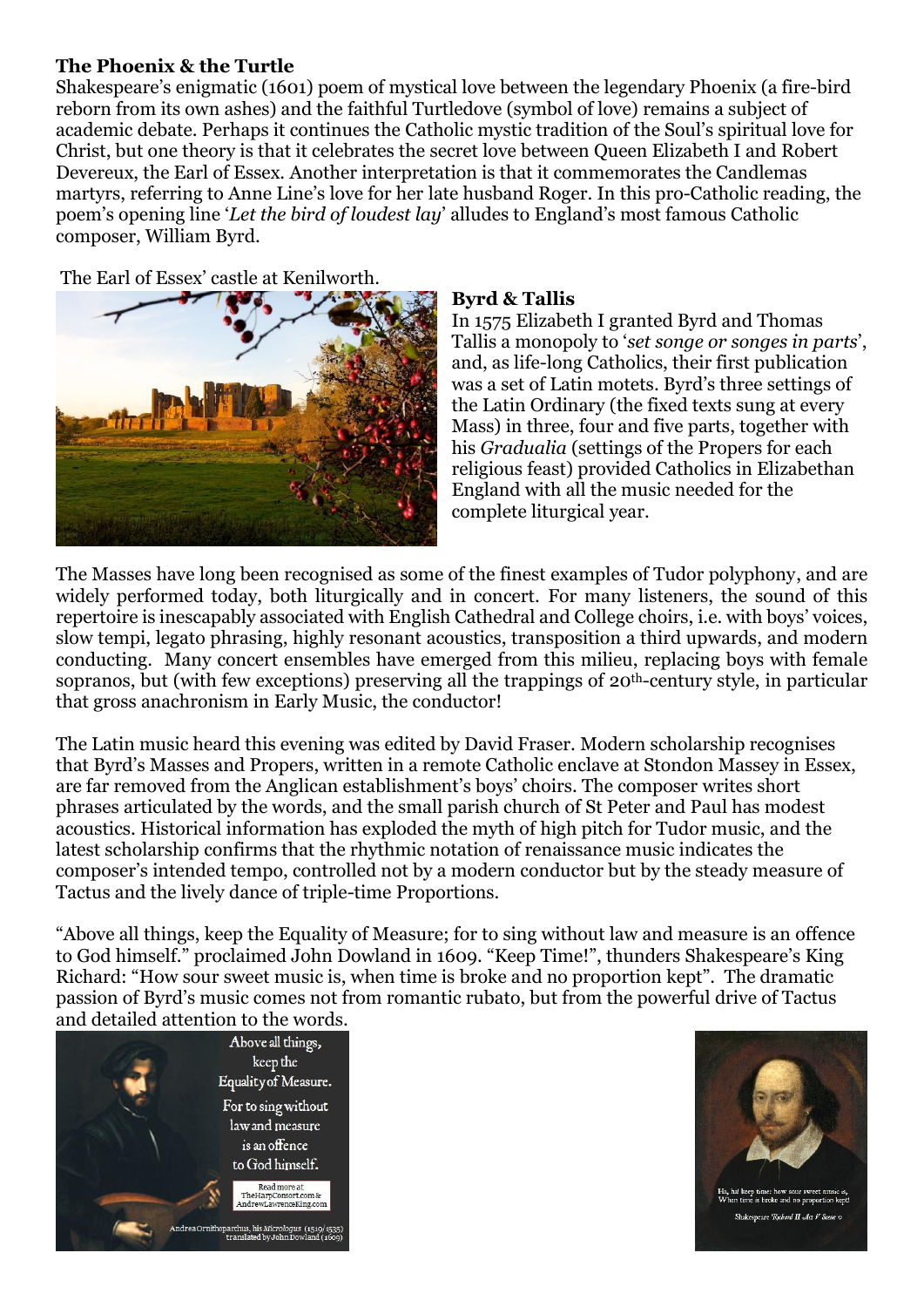The first Kyrie begins with the voices imitating each other's circling melody, an opening that will be heard again as the 'head-motive' of the Gloria, Credo and Agnus. Soon, the Christe introduces a characteristic element of Byrd's counterpoint, syncopated entries that add either rhythmic energy, or (as here) emotional poignancy. In the second Kyrie, tenor and soprano chant the text on monotones, amidst melancholy descending phrases.

In the Gloria, as throughout his oeuvre, Byrd is careful to clarify the structure and meaning of the text: an angel choir of high voices prays for 'peace on earth', all the singers 'praise thee' and 'give thanks for thy great glory'. Various smaller ensembles ('Verses' in the English tradition) pray for 'mercy', there are of course high notes for 'most high', and attention to the details of dogma in careful enumeration of the three Persons of the Trinity.

Byrd's Credo is a masterpiece of concise story-telling worthy of any Elizabethan madrigalist, combined with all the pathos and solemnity that the liturgical text demands. Clouds of syncopations make the Tactus almost 'invisible', but the name of Jesus Christ shines clearly. Two voices represent two Persons, 'God of God'; a shift to sharps spreads the Candlemas 'light of light'; Byrd's sudden change to long notes produces the effect of slower tempo within the constant Tactus for the *Incarnatus*, and the *Crucifixus* finds pathos in the Eb and Bb of the 'soft hexachord'. *Et ascendit* ascends, and the cadences of *non erit finis* seem to last forever, until a trio represents the third Person at *Et in Spiritum Sanctum*.

The word *secundum* ('according to', or 'following') which occurs frequently at Candlemas is an invitation to the composer to write imitative polyphony, where one voices 'follows' another. Such literal reflection of the words in music, heard in the gestures of Byrd's 'madrigalism' and 'wordpainting', is an audible expression of the renassaince concept of *Enargeia*: the emotional effect of detailed verbal description.

The immense collection of motets in the *Gradualia* is perhaps Byrd's greatest achievement. For practicality, texts that recur at different times in the liturgy are set only once, so that (as with a plainchant Missal) singers turn back and forth within the collection to find the music required at each moment. So when the liturgy for Candlemas calls for the introductory words *Suscepimus Deus* to be sung twice, leading to different verses each time, the partial repeat of the opening motives creates for the listener the effect of musical structure in the Propers, in parallel to the head-motives of the Ordinary.

In strict liturgical use, some verses required at other feasts would be omitted at Candlemas. But in order to appreciate Byrd's music to the full, we have indulged in the luxury of singing all the verses, in particular the gloriously extended praise of the Virgin in the extra verses of *Diffusa est gratia*. Similarly, the Tract would not normally be sung when Candlemas falls before Septuagesima (as it does this year), but Byrd's extraordinary setting of '*Lumen'*, the 'light to lighten the Gentiles', is too beautiful to be missed.

Both Byrd and Tallis also wrote anthems and canticles on English texts for the Anglican church, and in either language, their settings show the poignancy of certain words in the context of religiously-divided Tudor England: Byrd's significant pause between *unam sanctam catholicam*  and *apostolicam ecclesiam* [one holy, catholic… and apostolic church]; Tallis' descending scales, bringing '*the Spirit of Truth*' down from heaven. Byrd's prayer that his patroness, Queen Elizabeth be given 'a long life, e'en for ever and ever' is repeated passionately and at length.

Just as on the bare boards of Shakespeare's Globe Theatre, Byrd's Catholic music creates powerful drama with minimal resources. In contrast, his *Great Service* for the Anglican rite exploits the opulent resources of the largest Tudor cathedral choirs, divided into two 5-part ensembles on the Dean's (*decani*) and Cantor's (*cantoris*) sides of the Chancel. The singers combine and re-combine in a variety of 'Verse' scorings, contrasting with the imposing 'Full' sound of Byrd's sonorous 5-part writing.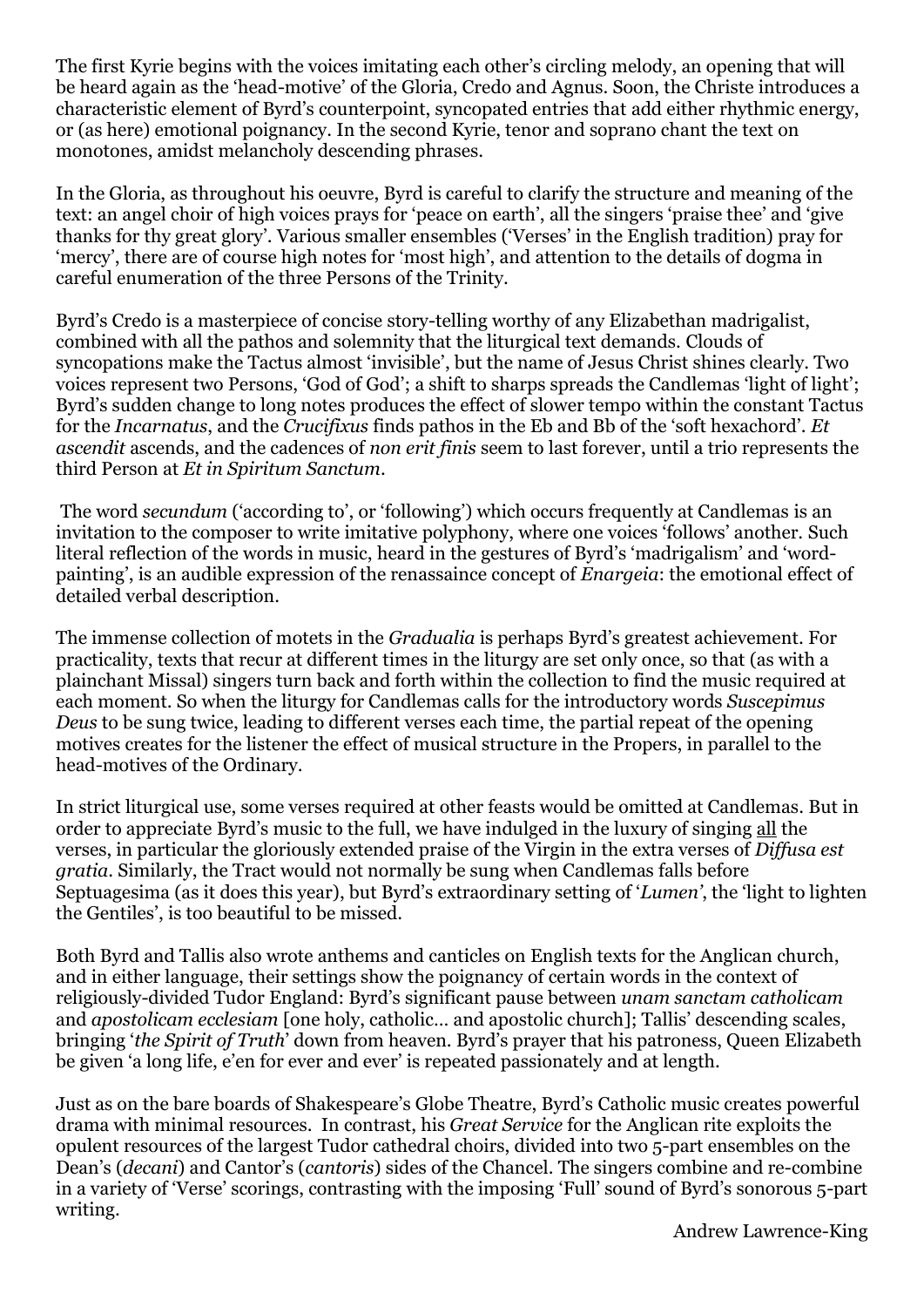#### **O nata lux de lumine**

O Light born of Light, Jesus, redeemer of the world; deigning with loving-kindness to receive suppliant praise and prayer; Who once deigned to be clothed in flesh for the sake of the lost; grant us to be members of Thy blessed body.

#### **Suscepimus Deus – Magnus Dominus**

We have received Thy mercy, O God, in the midst of Thy temple. According to Thy name O God, so also is Thy praise unto the ends of the earth: Thy right hand is full of justice.

Great is the Lord, and to be praised exceedingly in the city of our God, in His holy mount. Glory be to the Father, and to the Son, and to the Holy Ghost: as it was in the beginning, is now and ever shall be, world without end, Amen.

We have received Thy mercy, O God…

#### **Kyrie Gloria**

#### **The Phoenix & the Turtle**

#### **Suscepimus Deus – Sicut audivimus**

We have received Thy mercy, O God, in the midst of Thy temple. According to Thy name O God, so also is Thy praise unto the ends of the earth:

As we have heard, so have we seen, in the city of our God, in His holy mount.

#### **Alleluia – Senex puerum**

Alleluia! The old man carried the boy, but the boy ruled the old man. Alleluia!

#### **Nunc Dimittis**

Lord, now lettest Thou Thy servant depart in peace; according to Thy word. For mine eyes have seen Thy salvation. Which Thou hast prepared before the face of all people. To be a light to lighten the Gentiles, and to be the glory of Thy people Israel.

#### **Credo**

#### **A Farewell to Arms**

#### **If ye love Me**

If ye love Me, keep My commandments; and I will pray the Father; and He will give you another comforter, that He may bide with you for ever, e'en the Spirit of Truth.

#### **Diffusa est gratia – Propter veritatem – Vultum tuum**

Grace is poured abroad in thy lips: therefore hath God blessed thee for ever. Because of truth and mildness and justice: and thy right hand shall conduct thee marvellously. Hear, daughter and see, and incline thine ear, for the king hath coveted thy beauty. All the rich of the people shall beseech thy countenance, the daughters of kings in thine honour. Virgins shall be brought to the king after her: her neighbours shall be brought to thee. They shall be brought in joy and exultation: they shall be brought into the temple of the king.

#### **Sanctus & Benedictus**

#### **Ave verum Corpus**

Hail true Body, born of the Virgin Mary; the Same that suffered and was sacrificed on the cross for humankind; Whose pierced side flowed with water and blood. Let us taste of Thee in the trial of death. O sweet, O gentle, O Jesus, Son of Mary, have mercy upon me. Amen.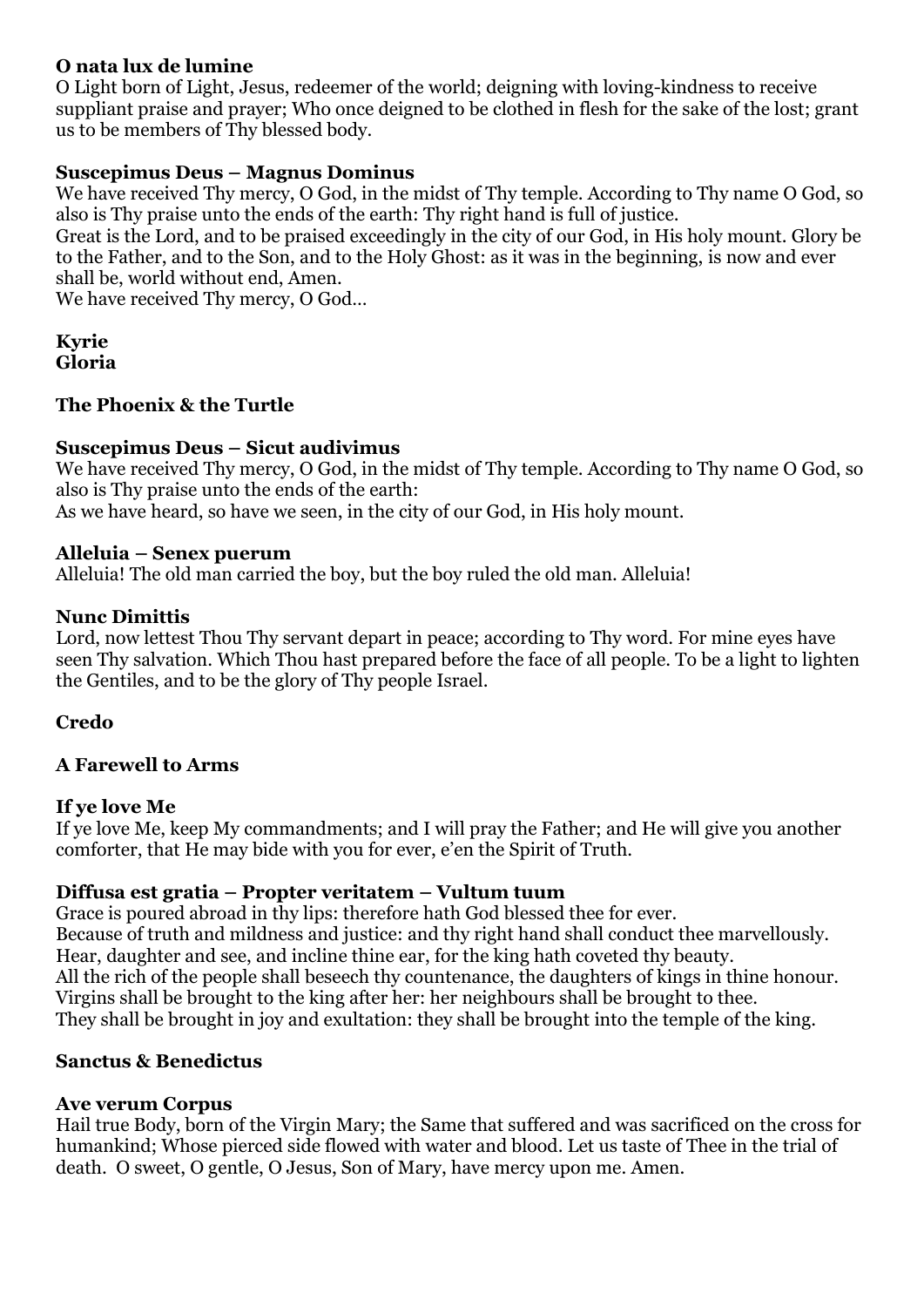#### **O Death**

O Death, rock me asleep; bring me to quiet rest. Let pass my weary guiltless ghost out of my careful breast. Toll on, thou passing-bell, Ring out my doleful knell, Let thy sound my death tell, For I must die, There is no remedy. Die! For now I die.

#### **Agnus Dei**

#### **Responsum accepit Simeon**

Simeon received an answer of the Holy Ghost; that he should not see death, unless he saw first the Lord's Christ.

#### **O Lord, make Thy servant Elizabeth**

O Lord, make Thy servant Elizabeth our Queen to rejoice in Thy strength; give her her heart's desire, and deny not the request of her lips; but prevent her with Thine everlasting blessing, and give her a long life, e'en for ever and ever. Amen.

#### **Lord, now lettest Thou**

Lord, now lettest Thou Thy servant depart in peace; according to Thy word. For mine eyes have seen Thy salvation. Which Thou hast prepared before the face of all people. To be a light to lighten the Gentiles, and to be the glory of Thy people Israel.